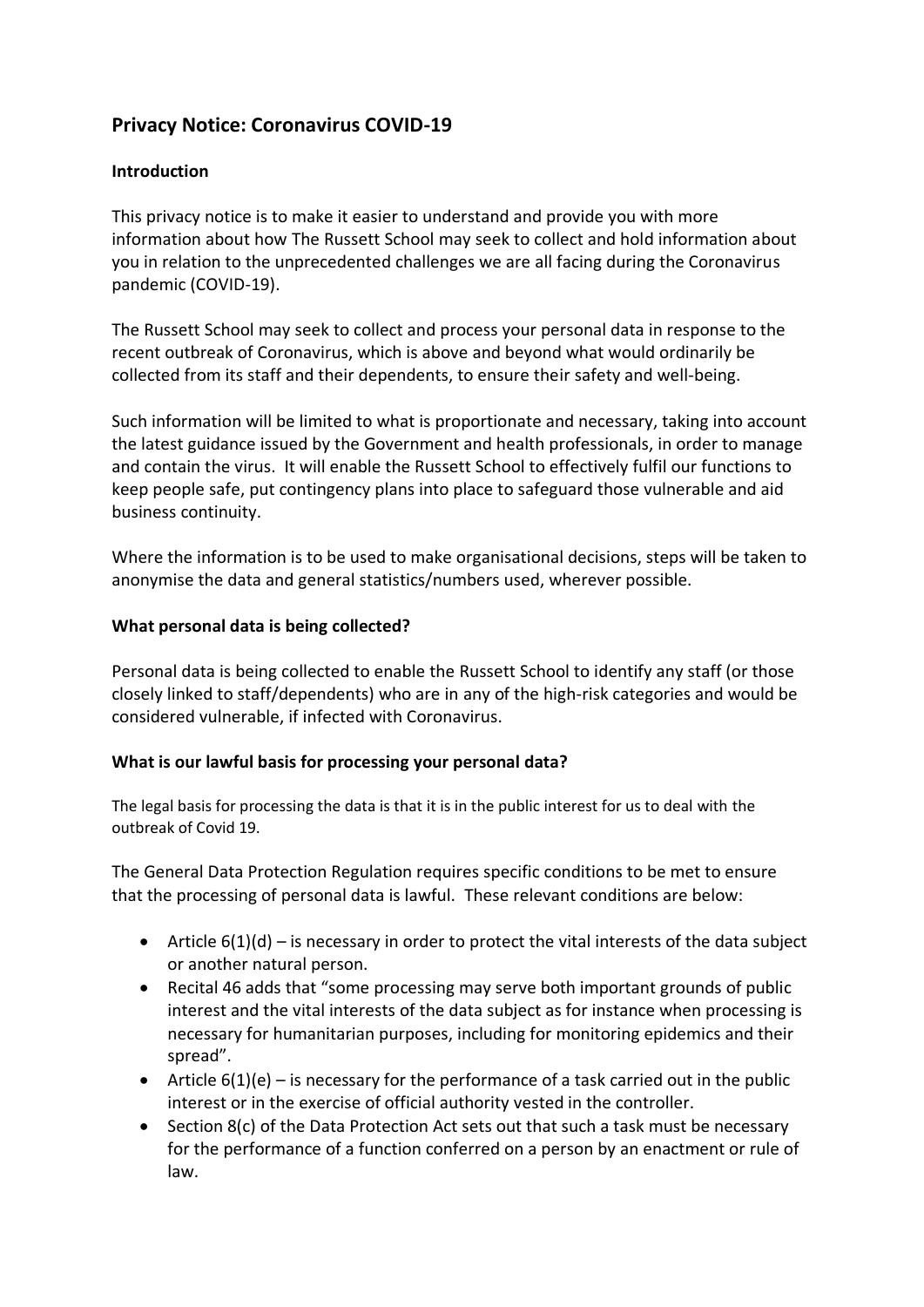- The processing of special categories of personal data, which includes data concerning a person's health, are prohibited unless specific further conditions can be met. These further relevant conditions are below:
	- $\circ$  Article 9(2)(i) is necessary for reasons of public interest in the area of public health, such as protecting against serious cross-border threats to health.
	- $\circ$  Schedule 1, Part 1(1) is necessary for the performance or exercising obligations or rights which are imposed or conferred by law on the controller or the data subject in connection with employment, e.g. Health and Safety at Work Act 1974.
	- $\circ$  Schedule 1, Part 1(3) is necessary for reasons of public interest in the area of public health, and is carried out by or under the responsibility of a health professional, or by another person who in the circumstances owes a duty of confidentiality under an enactment or rule of law, e.g. Governmental guidance published by Public Health England

## **Am I required to provide my personal data under a statutory or contractual requirement, or am I obliged to provide it?**

Whilst the provision of data cannot be mandated, you are strongly advised that it is in the best interests of all to provide this information.

The information will be managed in confidential manner. All information will be held securely and processed on a 'need to know' basis by only a limited number of people. If there is a need to disclose outside of this, the minimal amount of personal data will be used.

## **How long will my personal data be retained by the Russett School?**

The Russett School will only keep your information for as long as it necessary, taking into account of Government advice and the on-going risk presented by Coronavirus. At a minimum the information outlined in this privacy notice will be kept for the duration of the COVID 19 response.

Information provided by staff in relation to this outbreak of Coronavirus will not be used for any other purpose, including to be held within personnel files 'just in case' it may be needed again.

When the information is no longer needed for this purpose, it will be securely deleted.

#### **Your rights**

If you are not happy about the way your personal data is being processed you can complain directly to the School's Data Protection team by contacting [SchoolDPO@cheshirewestandchester.gov.uk](mailto:SchoolDPO@cheshirewestandchester.gov.uk)

You also have the right to complain to the Information Commissioner's Office.

• Website: [Information Commissioner's Office \(ICO\) website](http://www.ico.org.uk/)